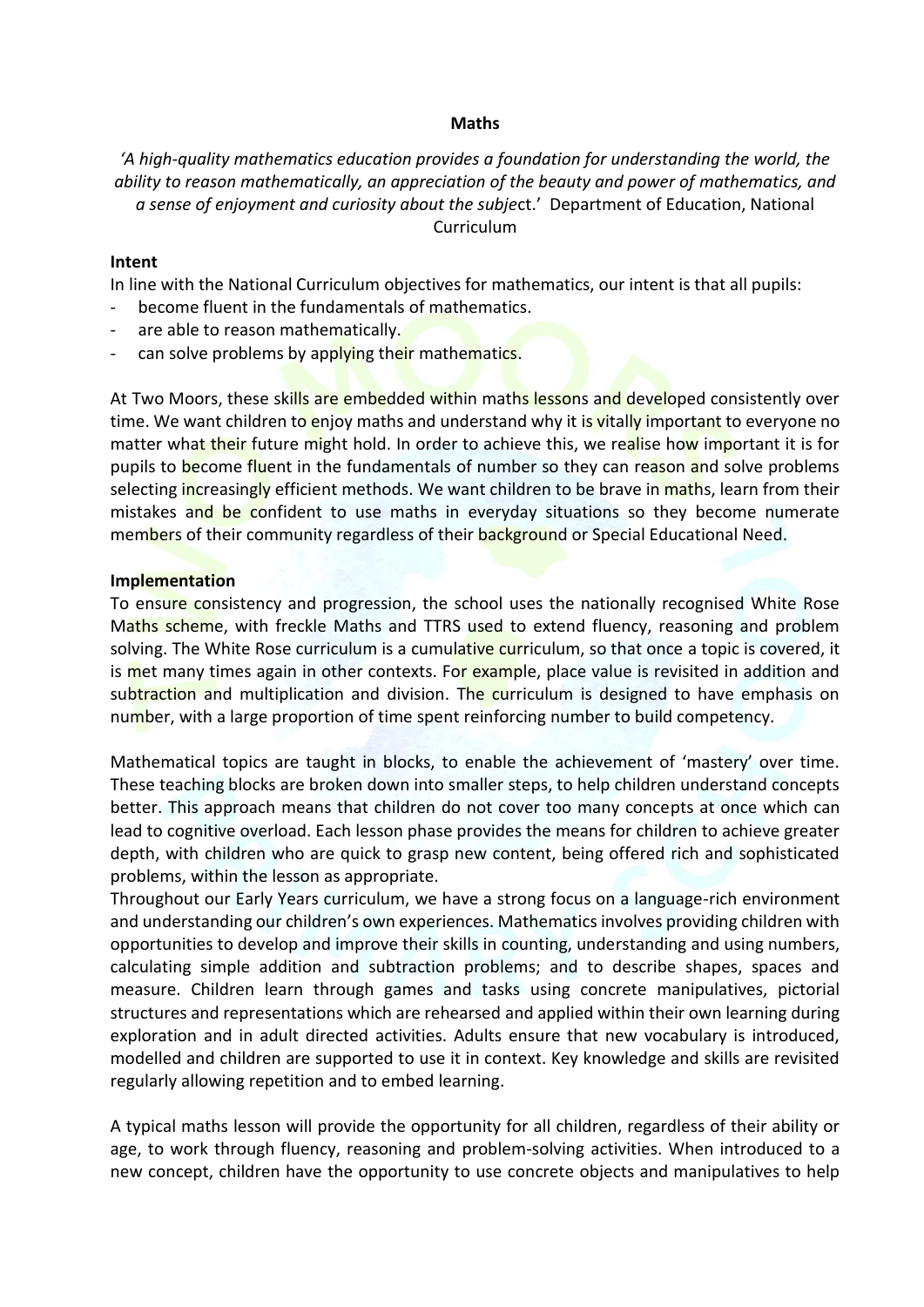them understand what they are doing. Alongside this, children are encouraged to use pictorial representations. These representations can then be used to help reason and solve problems. Both concrete and pictorial representations support children's understanding of abstract methods. Teachers reinforce an expectation that all children are capable of achieving high standards in mathematics and the large majority of children progress through the curriculum content at the same pace. Significant time is spent developing deep knowledge of the key ideas that are needed to underpin future learning. This ensures that all can master concepts before moving to the next part of the curriculum sequence, allowing no pupil to be left behind. If a pupil fails to grasp a concept or procedure, this is identified quickly and early (same day) intervention ensures the pupil is ready to move forward in the next lesson. Precise questioning by teachers tests conceptual and procedural knowledge to assess children and identify those requiring intervention. Children with additional needs are included in whole class lessons and teachers provide scaffolding and relevant support as necessary. For those children who are working outside the year group curriculum, individual learning activities are provided to ensure their progress. The structure and connections within the mathematics are emphasised, so that pupils develop deep learning that can be sustained.

In a typical lesson, the children sit facing the teacher and the teacher leads back and forth interaction, including questioning, explanation, demonstration and discussion. Practice and consolidation play a central role; careful variation within this builds fluency and understanding of underlying mathematical concepts. Children's explanation and their proficiency in articulating mathematical reasoning, using precise mathematical vocabulary, are supported through the use of stem sentences given by the teacher. Key facts (multiplication tables and number bonds to 10) are learnt to automaticity to enable pupils to focus on new concepts.

Feedback is given on children's learning in line with our feedback policy. Formative assessment within every lesson helps teachers to identify the children who need more support to achieve the intended outcome and who are ready for greater stretch and challenge through planned questioning or additional activities.

In order to support teacher judgments, children are assessed using end of block tasks for each topic, STAR maths each term and SATS tests (year 6). Gap analysis of any tests that the children complete is undertaken and fed into future planning. These tests are also used to help report to parents in the end of year report. The maths leaders have a clear role to support the staff and the progress of all children in maths throughout the school. Key data is analysed in order to feedback, to inform on progress and future actions. Opportunities to apply maths throughout the curriculum are used and we celebrate World Maths Day with a whole school maths theme day.

#### **Impact**

The teachers support the children in developing their collaborative and independent skills, as well as empathy and the need to recognise the achievement of others. Regular and ongoing assessment informs teaching, as well as intervention, to support and enable the success of each child. These factors ensure that we are able to maintain high standards, with achievement at the end of KS2 in line with the national average, as well as a good proportion of children demonstrating greater depth, at the end of each phase.